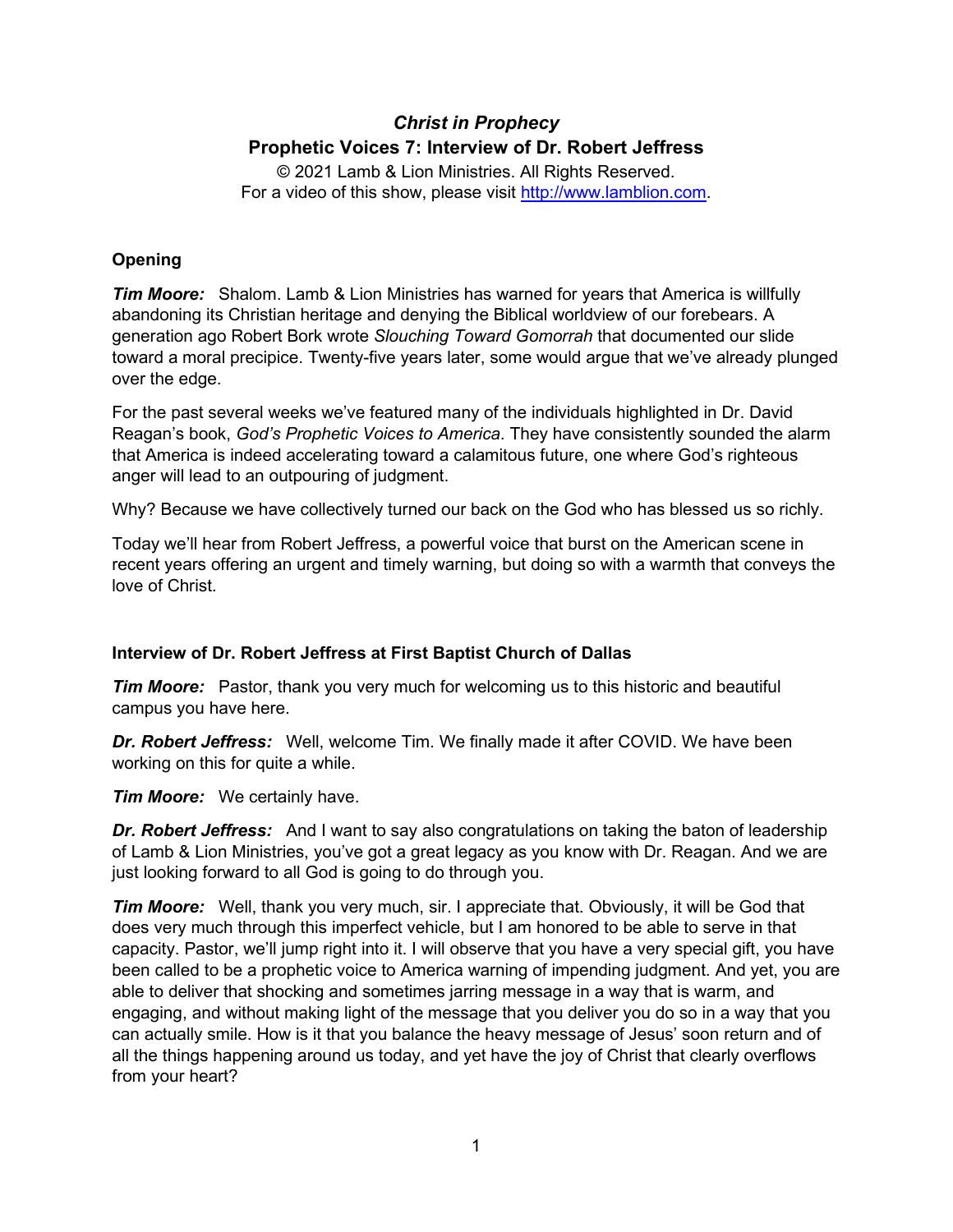*Dr. Robert Jeffress:* Well, I appreciate you saying that, and I don't do that always. But I try to because I think as Christians there is no reason for us to be mad. There is no reason for us to be frothing at the mouth when we talk. I remember maybe ten years ago; Bill Maher on HBO had invited me to come on his show. And it was quite an experience, and I didn't know what I was going to be facing. But at the end of the interview Bill said to the audience and said, "You know I tried to get him down, but he is just a happy warrior." And I considered that a compliment. I want to be a happy warrior.

I think we don't win anybody to Christ by looking like we are the cover photo for the book of Lamentations. I think God wants us to be happy. And yes, there is a message, God is going to judge those who don't know Christ as Savior. And we've got to say that without stuttering. But it is also proof that there is a way of escape for everyone, and we are trying to encourage people to take that way of escape through Christ.

**Tim Moore:** Well, Pastor you are exactly right. And Jesus is our Blessed Hope. As a matter of fact, we encourage people to flee from the wrath to come, and into the loving arms of our Savior. But we observe that the slide towards secularism and debauchery that has been percolating at the edges of our society seems to have gone mainstream. And it is no longer contained to just the bastions of leftist ideology, instead the sexual revolution has flung us on a headlong rush toward depravity. So, even institutions that once defended a traditional morality have largely jumped onto the woke bandwagon, you might say. So, what kind of backlash have you experienced as you speak out from a biblical worldview?

**Dr. Robert Jeffress:** I'll tell you, to be honest, Tim, I face more backlash when I point out Christian institutions that are sliding then the secular ones. And a great example is what has happened 90 miles away from here, south of Dallas at my alma mater, Baylor University. Now, I went to Baylor and they just recently, the regents voted to give the president the authority to recognize an LGBTQ support group, which is code word for fraternity. And that is an abomination, and I've spoken out against it. I've talked about the fact that the rot at Baylor University that I've witnessed firsthand, began in the religion department and its been there for 60 years. And it is whenever you start, Tim, to question whether or not the Bible is truly the inspired, inerrant Word of God then anything is open for renegotiation.

And as a student I heard from professor, after professor, today we still send students down there who have their faith torn apart. They hear things that the Bible is just a collection of stories about God. It has contradictions in it. It has errors. It is the same lie that permeated the first couple, in the first Garden when the serpent said to Eve, "Has God really said?" And again, I think you see this slide away from God's Word that leads to the moral debauchery you're talking about.

*Tim Moore:* Well, what's amazing to me, you are exactly right, Satan is permeating the same lie. But in spite of this great moral divide in our nation, sometimes even within Christian institutions are perhaps because of it, God has seen fit to provide you with opportunities to reach an even broader audience then might have been expected. As a matter of fact, from your platform here at First Baptist Dallas you reach a number of folks. But who would have dreamed that through outlets like Fox News, and others you are able to reach a nationwide audience, and just tell us how those doors began to open for you.

*Dr. Robert Jeffress:* Well, God has been very gracious to open those doors of opportunity. As you mentioned we have a large broadcast ministry, Pathway to Victory that is one of the fastest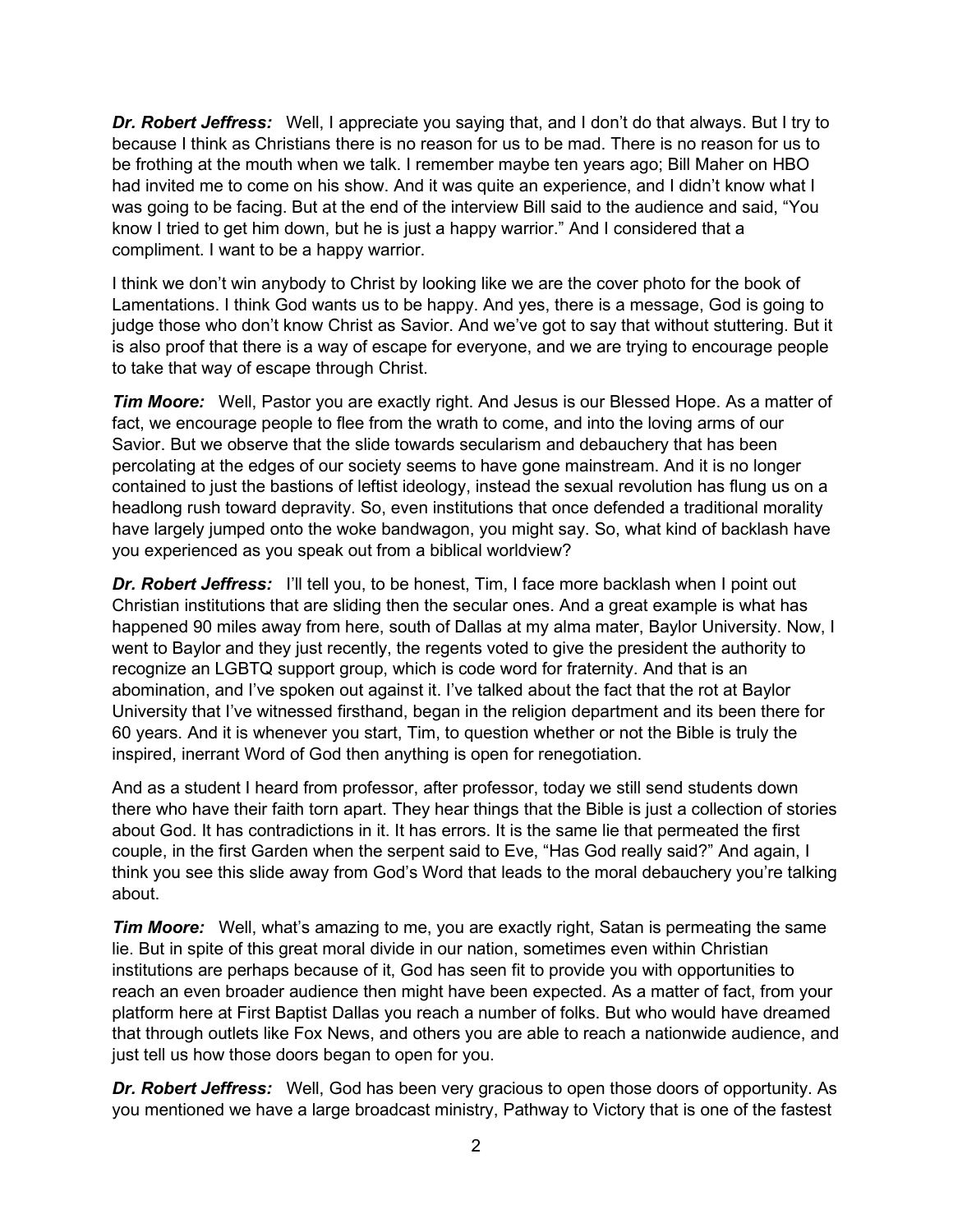growing Christian media ministries in the country. But I'm excited about the secular opportunities. As you know not everybody watches Christian television, and especially non-Christians. But about 12 or 13 years ago I began doing things on CNN and MSNBC, a few things on FOX. And then I started doing more things on FOX, and really Bill O'Reilly gave me my start on Prime Time with him on a regular basis. And he then, and his producer recommended me to become a contributor at FOX which I did about eight years ago. It was really funny, the management realized that when they talked about Christians to them that meant Catholic Priests. And FOX was smart enough to realize that there is an evangelical market out there as well. So, I've been honored to be associated with them.

*Tim Moore:* Well, we've been blessed for you to be associated with them and so many others, and to reach that broader audience. So, I personally am grateful for your outreach and your media, and all the things that you do. But, as our nation considers truth. I talked a minute ago about you proclaiming biblical truth. And one of the challenges is that an increasing number of Americans no longer believe in the very idea of truth, and certainly don't have a grasp of what it is. So, how do you, and how can our viewers advocate for the One who said, "I am the way, the truth, and the life," in the face of such apathy and even antipathy toward the Christian message?

**Dr. Robert Jeffress:** I think first of all it means making sure that we are sure what we are saying is the truth and not personal opinion. And you know, Tim there are lot of different ideas about a number of topics we could talk about, whether it was immigration, or healthcare, or a million things, critical race theory and so forth, I have strong feelings about that. But I also realize there is a difference between those opinions and opinions about the things that the Bible is absolutely sure about. And one thing that the Bible doesn't hesitate to say is that there are not many ways to God, there is one way to God. And the verse you quoted from Jesus, "I am the way, the truth, the life, no man comes to the Father but by Me." And really the most politically incorrect truth you can share with anyone is there is only way to Heaven, and it is through faith in Jesus Christ. I wrote a book about that a few years ago, "Not All Roads Lead to Heaven." And that is a truth that when we speak it we can have the confidence that we are truly speaking absolute God's truth.

*Tim Moore:* But that is also the very good news, because God has provided that avenue, and so it is not a message of dome and gloom, it is a message of glorious hope because of the good news that Jesus Himself provides that path to God.

**Dr. Robert Jeffress:** I'll tell you an interesting story about that, we were talking about Fox News earlier. One of my best friends early on at Fox News was the late Alan Colmes, and he was kind of the resident liberal at Fox. He was Jewish, and he would always when he had me on his show allowed me to share the Gospel. And so, I was sharing that very truth that there is only one way to God through faith in Christ. And he said, "Pastor isn't that a hateful message to somebody like me who is a Jew?" I said, "Alan just imagine that you awaken in the middle of the night, your house was on fire. A fireman broke through the burning door and said, 'Follow me, Alan, there is one way out of this burning house? Would you accuse him of being intolerant and hateful because he insisted there is only one way out? No, you would follow him, and you would thank him." And you know Alan had no response to that. The last conversation I had with him before he died, he said, "You know Pastor, you've told me for years that there is only one way to God through faith in Christ, and now I found out my Jewish roommate in college is a Messianic Jew and has come to faith in Christ. I'm not sure I have a chance."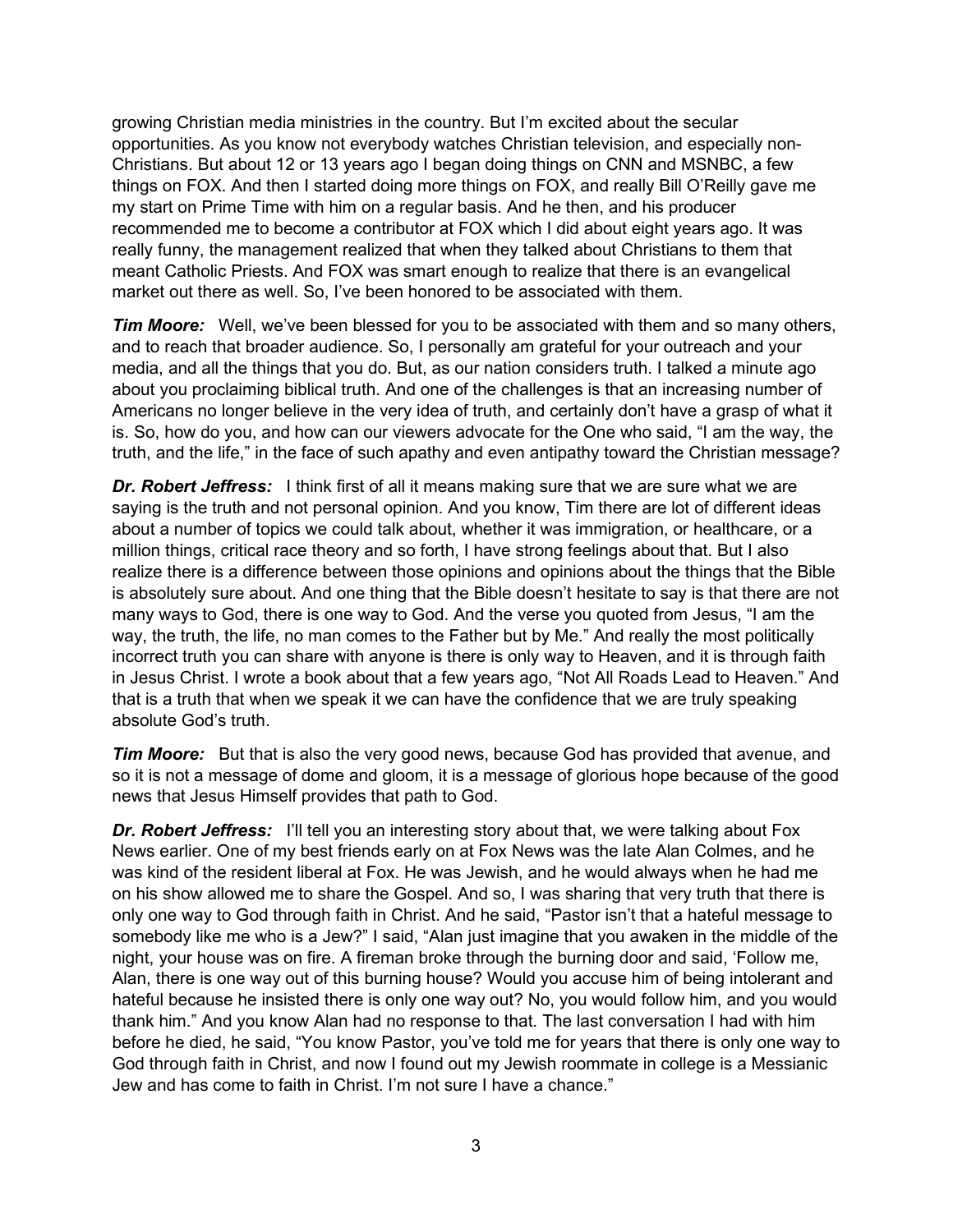*Tim Moore:* Well, praise the Lord! You at least laid down truth, and of course it is up to each individual as to what to do with that.

## *Dr. Robert Jeffress:* That's right.

*Tim Moore:* Well, an organization called, Vision America presented you with their distinguished Daniel Award for what they called, "Standfast commitment and boldness in proclaiming the uncompromising Word of God." And Dr. Reagan once observed to you, "The truths of God's Word are more important than hurt feelings." Today the subjects that are deemed off limits by our culture seem to be multiplying, or at least the subjects that are opposed to a Christian perspective on worldview. So, how hard is it to stand firm in the face of such opposition from our culture?

*Dr. Robert Jeffress:* You know one of my mentors was Dr. Howard Hendricks from Dallas Theological Seminary. And he used to tell about when he went to a guest church one time he was standing behind the pulpit and he noticed that the pastor had put a little plaque on the front of the pulpit that only the speaker could see, and it said, "What in the world are you trying to do to these people?" And it was a good reminder for every preacher, before you speak what are you trying to do with these people?

Tim, when we share God's truth with people we are not trying to hurt people. What we are trying to do for people is to help them. The message of trusting in Christ as your Savior is not a hateful or a hurtful message, it's the only way to eternal life. To tell people that marriage is between a man and a woman, and it is a lifetime commitment, that is not a hateful message, God designed marriage. He said, this is how it works. When you tell people God created you male or female, not male, female, or question mark, that's not a hateful message, that's helping you understand your God given purpose. So, I think the way you have confidence in speaking God's truth is to be absolutely convicted that what you are going to do is out of love and it is going to help that person.

*Tim Moore:* That is very well said. I observed a comment from Dietrich Bonhoeffer on these topics of standing firm, he said it this way, he said, "Who stands firm? Only the one for whom the final standard is not reason, his principles, his conscious, his freedom, his virtue, but who is ready to sacrifice all these when in faith and sole allegiance to God he is called to obedient and responsible action." And obviously Pastor Bonhoeffer did act responsibly, and obediently to God even through the course of his life, and so, you have followed in that same footstep in terms of being obedient and taking responsible action.

*Dr. Robert Jeffress:* Well, that is a great example of Bonhoeffer. And you know as you read that quote I thought about Jesus comments. He said, "Don't fear those who can only destroy the body, fear the one who is able to destroy the body and the soul." And I think that is the key. If you live with the fear of God, you really don't care what other people think.

*Tim Moore:* Well, very, very true, sir. Pastor one of the things that you have commented on in the past is that some of your harshest criticisms are held out for fellow pastors who are unwilling to rock the cultural boat. And I dare say you probably get a lot of blowback from that sector as well. There is an old Chinese proverb that says, "He who stands on tiptoes cannot stand firm." And you said, "Wimpy pastors produce wimpy Christians, and that is why we are losing this culture war." How bad is the condition infecting the American church today?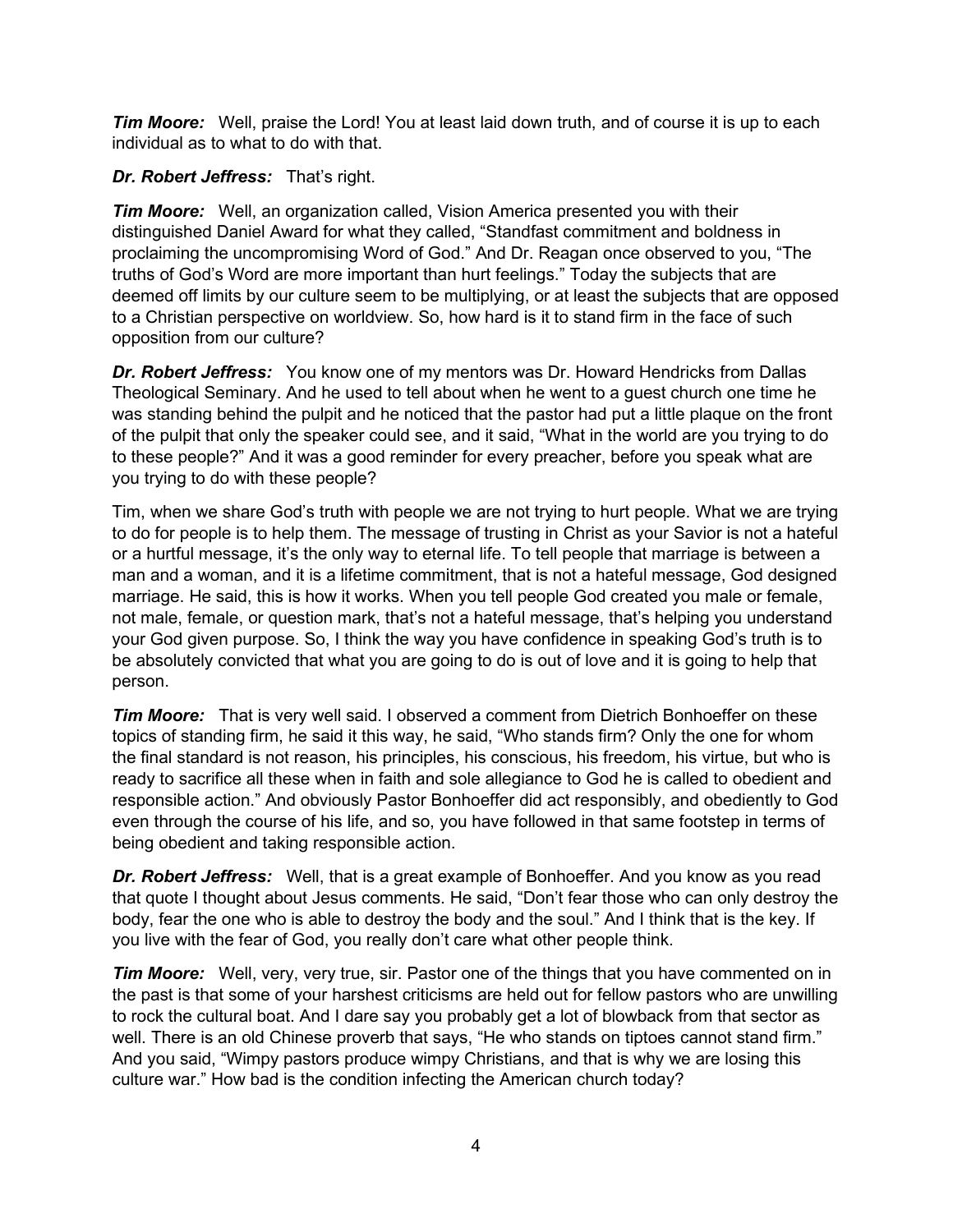*Dr. Robert Jeffress:* Let me give you a good illustration of that. There is a Gallup poll that just came out that says that 70% of American's now support same-sex marriage. Back when Gallup first started polling on this in 1996 it was 27%. It has changed to 70%. There is only one group you can blame for this, it's not the non-Christians, it's Christians. Instead of the Church influencing the world, we've allowed the world to influence the Church. And the fact is it starts with pastors in the pulpit, many have been afraid to teach what the Bible says about that issue. And it means that we are sliding into immorality.

And you say, "Well, Robert why are you hung up on that? Is that homophobic?" No. It's a great example. There is nothing the Bible is more clear about than that God creates people male and female, and that sex is between a male and a female. You can't read the Scripture and not come away with that. And when Christians embrace same-sex marriage, what they are basically saying is, "I couldn't care less what the Bible says. This is what I believe. This is what I want." And that is a rebellion against God that doesn't just stop with same-sex marriage, it explains why nearly 60% of evangelical Christians believe there is more than one way to God other than faith in Christ. It all starts in the pulpit.

*Tim Moore:* Well, going back to what we talked about the Garden itself, Satan undermined the credibility of God's Word, did God really say? And today he's attacked what God created, that is man as being a special creature amongst all the creation. Establishing men and women as distinct from one another, and setting apart marriage as a special relationship of covenant between a man and a woman. And all of those things are under attack today.

Well, Pastor Jeffress you are such a tremendous writer in quantity and quality, and in impact, and one of your books that we actually hope to feature in association with this particular episode of Christ in Prophecy was entitled, *Twilight's Last Gleaming*, and you talked about the implosion of America. In it you wrote this, "I believe America's collapse is inevitable." And you reflected on the controlled demolition of five buildings here at the First Baptist campus, and then documented four consecutive explosions that have, quote, "so weakened the moral and spiritual structure and foundation of our country that our inevitable collapse is certain." Where do we stand today? Have any more explosions rocked our society? And are we on the brink of, or perhaps in the midst of a cataclysmic collapse?

*Dr. Robert Jeffress:* Yeah, people got really upset when I started speaking about America's coming implosions. Pastor, don't you believe revival is possible? And so forth and so forth. And I used the illustration of what we did around here. When we took down these five blocks worth of buildings the people told us, the demolition people, all you have to do is attach 200 pound of dynamic to key structural supports in each of the buildings, you explode the dynamite and then the law of physics takes over and the buildings will collapse under their own weight.

And I used that as an analogy that over the last 70 years the Supreme Court has made three disastrous decisions that have destroyed the moral and the spiritual infrastructure of our country. Engle v. Vitale; taking out prayer. Roe v. Wade; legitimacy of abortion. And then Obergefell v. Hodges; same-sex marriage. When you take out prayer, out of the schools, when you legalize the murder of the unborn, when you change the definition of marriage, our moral spiritual collapse is inevitable. And by the way I don't think any of those decision will be reversed. You will not see any of them reversed. The gay marriage issue is done. I think the abortion issue is done. I know people disagree with that, but as long as 70% of Americans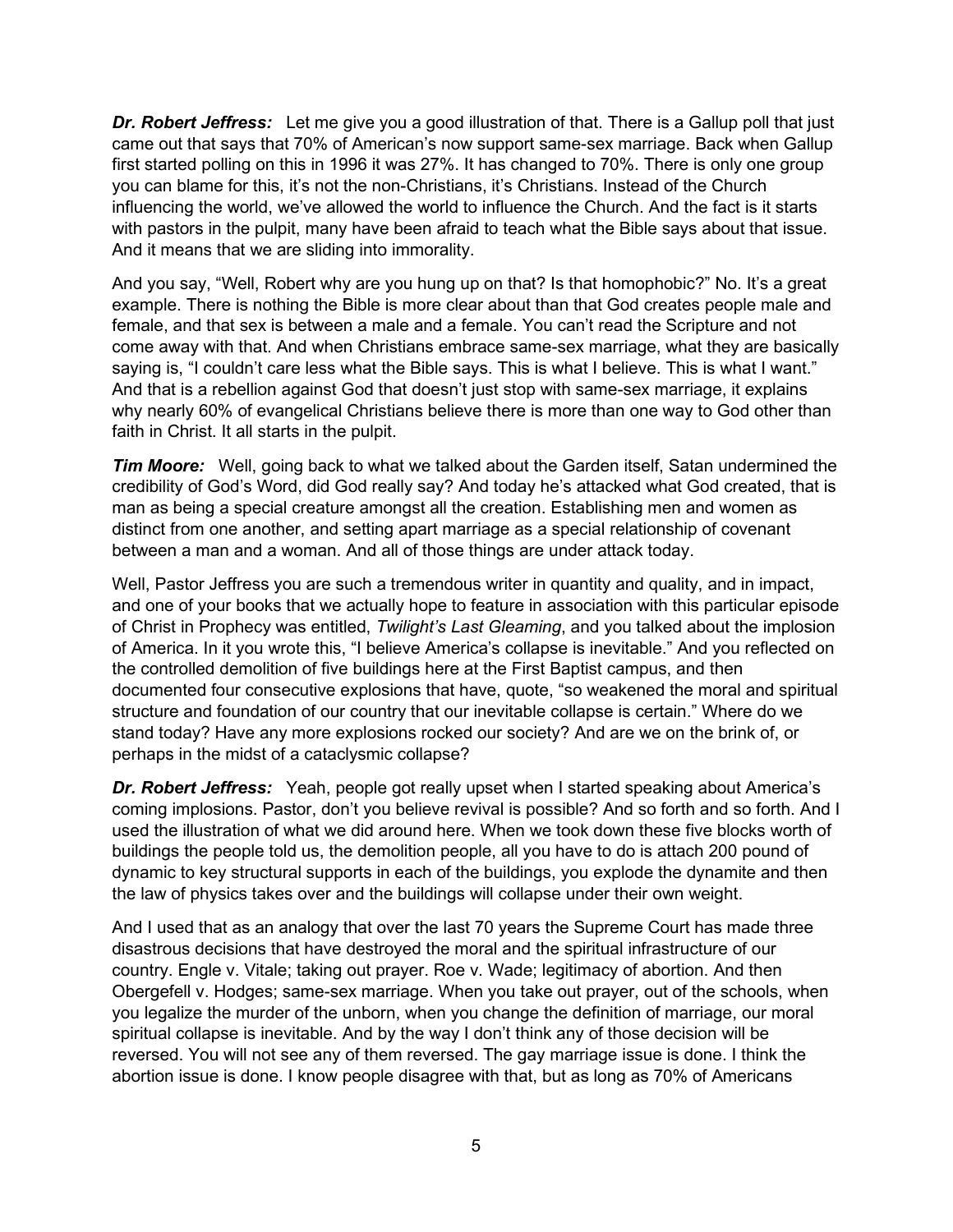continue to oppose the overthrow of Roe it is not going to happen. And I think that we are not going to see religious freedom in schools either as we keep going this way.

Now, I'm not doom and gloom. I believe there are some things we can do to push back and stave off that inevitable collapse. But we need to remember time is limited, and our goal is to share the Gospel with as many people as possible. God knows when the end is coming. And that is why I appreciate the ministry of Lamb & Lion Ministries so much, you do not hesitate to tell people the truth, the hard truth, but you wrap it in love.

*Tim Moore:* Well, we certainly intend to always do that. Speaking of the world coming to an end, or the Lord coming back more appropriately for those who have put their faith in him. A few years ago, you had another book called, *Perfect Ending*. And you emphasize that while we cannot know exactly when Jesus will return, Christians should not slip into a kind of apathetic Panmillennialist attitude figuring it will all just pan out in the end. You contended that the study of God's Prophetic Word blesses us with details about what the end times will look like and offers us peace in the here and now, and actually draws us closer to the Lord as a relationship as we await His return. So, if anything 2021 has given rise to even greater risks, greater threats to religious liberty and the potential for more anxiety. And yet, we are called to have peace which passes all understanding. So, what would you say to our viewers today?

**Dr. Robert Jeffress:** Well, I would say first of all don't hesitate to study prophecy and the book of Revelation. I'm preaching through it right now, on Pathway to Victory verse-by-verse. You know people have a funny idea that somehow it is too complicated for anybody to understand. Well, if God didn't want us to understand, why did He make the only book of the Bible with a blessing for those who read and understand it be the book of Revelation? This book, *Perfect Ending* is an attempt to help people understand not the when of these things that are going to happen, but the order in which they are going to take place. And while it is true the short-term forecast is stormy and turbulent. The long term forecast is great for those who know Christ.

*Tim Moore:* It certainly is. The thing that I always remind people, they get a blessing not just for reading, but also heeding.

### *Dr. Robert Jeffress:* That's right.

*Tim Moore:* And that begs a questions, how do you heed a book of prophecy? And I say the first way you heed it is by believing it. Believing what the Lord has said is your first step of heeding what He has told us will come to pass soon and very soon. Well, I've got one more question that I would like to ask you, and it may be the most sensitive of them all, Pastor Jeffress, because many of our viewers may not be aware that America first caught site of you in a very unusual introduction. So, tell us about the first time that you were featured on a nationwide broadcast.

*Dr. Robert Jeffress:* Well, it is a funny thing. It was back in 1986 and my wife and I had gone to our first church, it was a little country seat town out in west Texas. And we needed a new car and didn't have a money for a new car. And so, I thought, how could I get some money quickly to buy a new car? And I said, "What if I go on a game show and try to win as much cash as I could?" I found a gameshow that offered the most cash. Took the last \$200 we had in our checking account, bought a ticket for Hollywood. Went out on a Friday afternoon, auditioned with 350 other people. Got picked to be one of the three contestant. Went on the show called,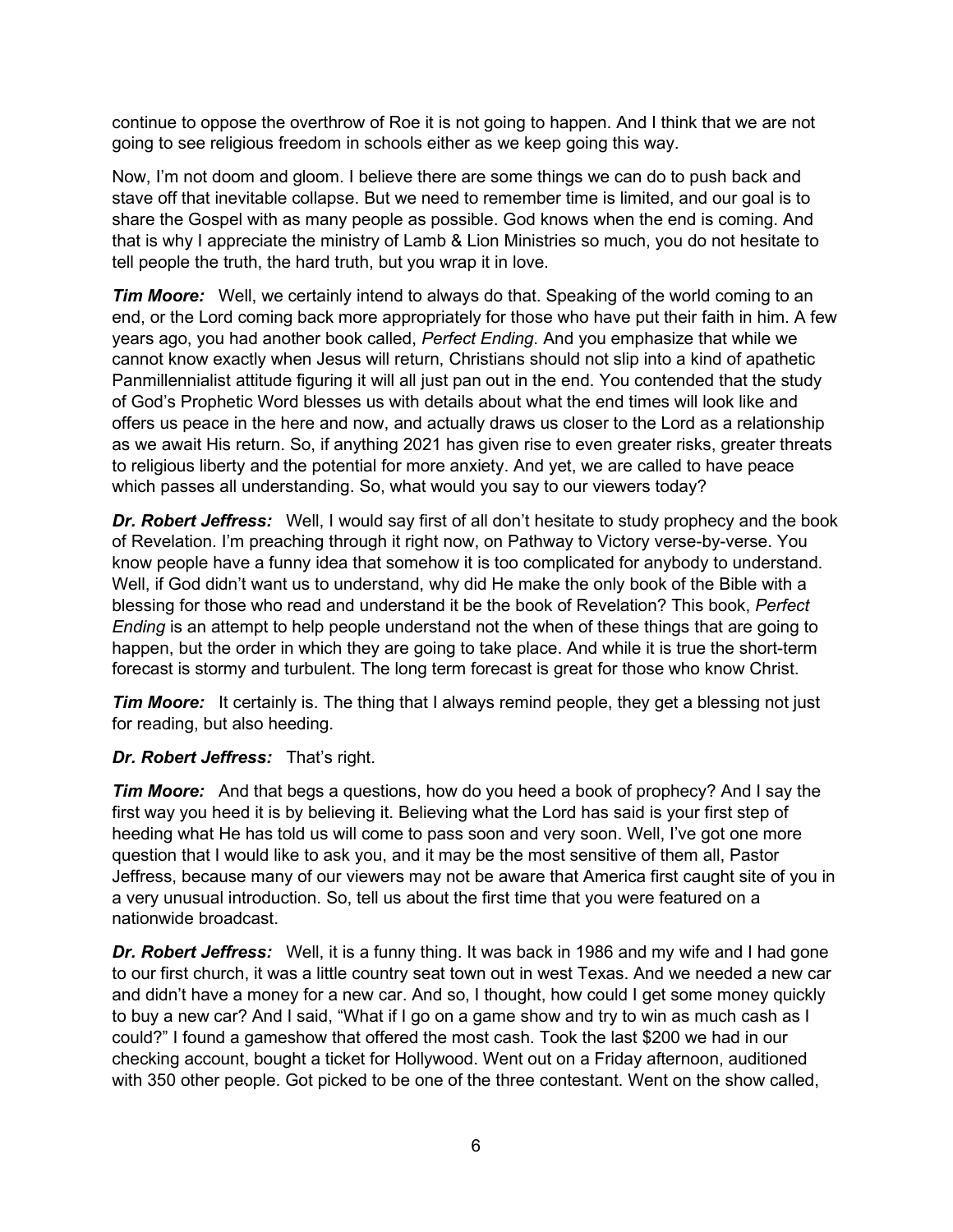"Card Sharks" and we tapped all day Saturday, and I flew back Sunday to preach. I ended up being the four day champion and winning enough money to buy the car.

Now, the only thing was it was tapped, and I had to figure out how to get the courage to tell my deacons what I had done. The funny thing, Tim is they still play that on the Game Show Network, and about every six months our telephone switch board starts lighting up at the church and people say, "Is that your pastor?" It just proves the adage be careful, your sins will find you out.

*Tim Moore:* They certainly will. They certainly will. Well, I was going to ask what you did with the money? I take it was enough to cover the cost of a car back in 1986. And Pastor do you still consider yourself a card shark?

**Dr. Robert Jeffress:** I like the title Pastor better these days.

*Tim Moore:* Well, for what it is worth most people think of the phrase card shark as a S-H-A-R-K, in the original meaning it was card sharp, meaning you were very sharp at playing cards. So, whether or not you are sharp at playing cards today, I will observe you have proven to wield the Living Word of God which is sharper than any two edged sword with great skill. And for that we are all grateful and blessed. Well, Pastor Jeffress we are excited to see what else you are going to produce in the months and years to come as the Lord stays His coming. So, what is your next book project?

**Dr. Robert Jeffress:** Well, I had a brand new book that releases September 1<sup>st</sup> it is called, *Invincible*. And it is talking about conquering the mountains that separate us from the blessed life. You know in the Bible mountains are a metaphor for difficult situations and challenges. And while we can't actually remove a mountain, we can conquer it by using God's Word. So, I talk about conquering the mountains of bitterness, of grief, of anxiety, mountains that people are still dealing with right now, and showing how God's Word can help us experience the abundant life Christ wants for each of us.

*Tim Moore:* Fantastic. I will look forward to getting a copy. I will tell you this when I was in Israel just a few years ago, our guide pointed out to us some of the circular little pathways around the hills, and said, "You all see those?" And they were everywhere so we said, "Of course." They were sheep paths. He said, "Notice how they go. They don't go up the mountain, sheep go around the mountain, and the shepherd leads them around the mountain ever higher. If you try to go straight up the sheep would fall over." And so, when it says the Lord will lead us in paths of righteousness, and the Lord being our shepherd, often time it is in a path that we can't see the final destination, but in trusting Him we get ever higher, and He takes us to even better pasture.

**Dr. Robert Jeffress:** Isn't that great. I wished I had that for my book before I turned it in.

*Tim Moore:* Well, for a future article. Well, thank you, sir. Anything else you would like to share with our viewers about how to connect with your ministry here?

*Dr. Robert Jeffress:* You can access our program "Pathway to Victory" by going to ptv.org, all of the messages are there, both audio and video. And they are available free of charge. Thank you.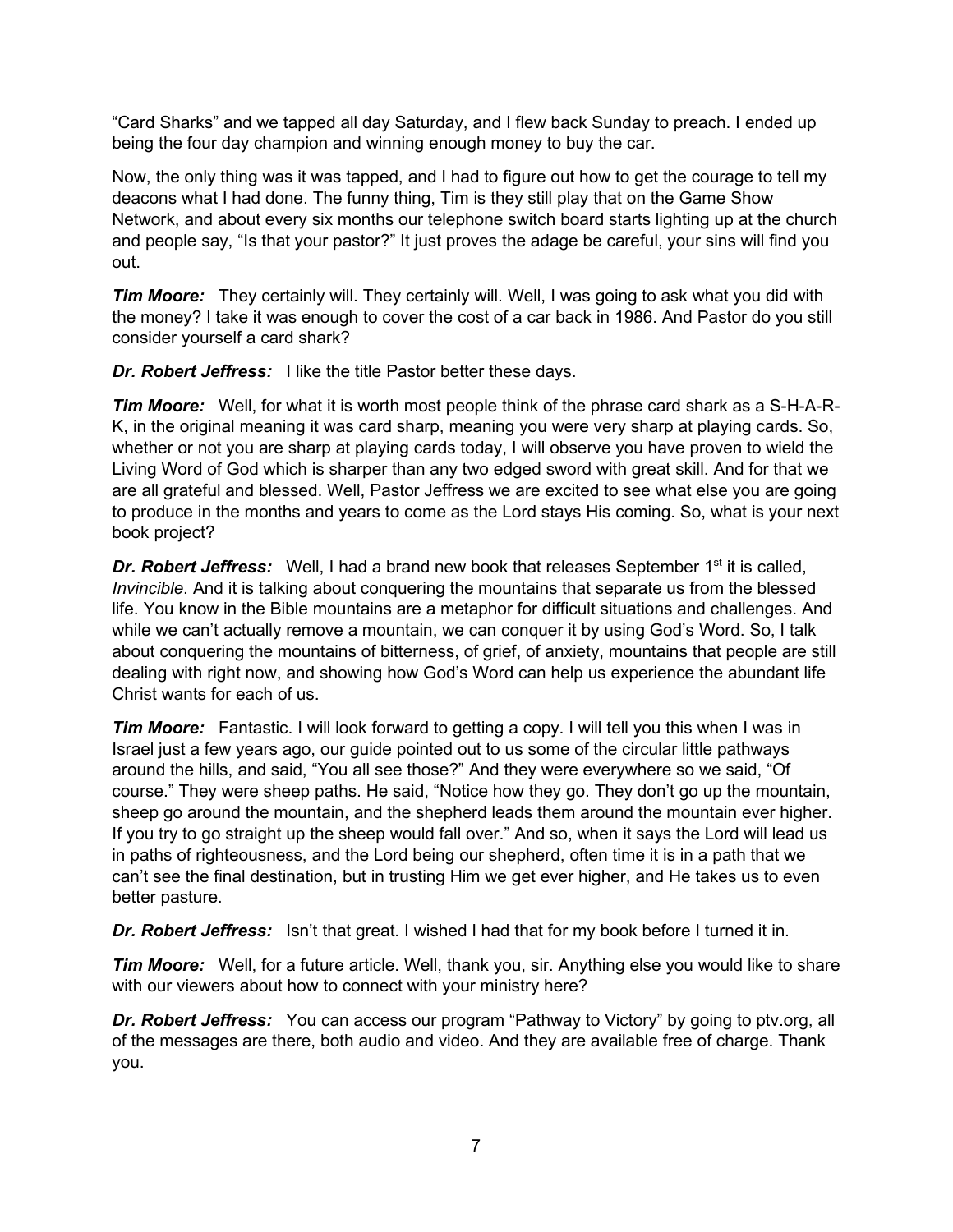*Tim Moore:* Well, Pastor it has been a delight to be here. So, I hope that we will cross paths again, either here at First Baptist Dallas, or at our campus just north of here. We wish you continued success in proclaiming the everlasting Word of God and bringing glory and honor and to Him. So, thank you very much for hosting me today. And we'll look forward to cross paths again.

### *Dr. Robert Jeffress:* Thank you so much.

*Tim Moore:* Yes, sir.

#### **How Then Shall We Live Segment**

**Tim Moore:** Pastor Robert Jeffress' insightful warnings to America are a perfect balance of urgency and hope, in the person of Jesus Christ. For a gift of only \$20, you can get a copy of his tremendous book, *Twilight's Last Gleaming*. Just call the number on the screen or visit our online store.

As we've discussed the threats multiplying around us, we referenced Jesus' role as our Good Shepherd. Not only does that phrase harken back to David's wonderful Psalm 23, it should remind us that God foreshadowed His role as our caring shepherd throughout Scripture.

Abel, the righteous son of Adam and Eve was a keeper of flocks, a shepherd. His sacrifice of the firstlings of his flock and their fat portions pleased the Lord, but provoked jealousy and anger in his brother Cain.

Abram was also a keeper of flocks, and his obedience when God called him to "follow where I will lead you" set him apart. It was that choice to believe God, as demonstrated by his willing obedience, that led Abram to be considered righteous.

Isaac and Jacob, later known as Israel, also shepherded flocks that multiplied and grew, manifesting God's blessing on this chosen lineage. God later raised up prophets, some of whom also began as shepherds.

The most famous shepherd in the Old Testament was David, who was anointed as a ruddy youth and promised a kingdom, and a greater heir to follow.

All of these individuals served as foreshadows of the greatest Shepherd who would come. Jesus referred to Himself as a shepherd, and said that like sheep who recognize their master's voice, those who belong to Him will heed His voice and follow Him.

We like to think that God's analogy is meant to present a benign, pastoral scene. But one of our Israeli guides used to be a shepherd. And he pointed out that God chose an apt metaphor for his flock of followers, because sheep are somewhat dim-witted. Without the constant care and protection of the shepherd, they constantly go astray, get into trouble, and behave contrary to their own good.

Similarly, we are more dependent on our Good Shepherd than most of us even realize. Without Him, we will never find the pastures of green grass. We will live parched lives as we wander aimlessly looking for cool water. And we will tend to stray and find ourselves cut off from the flock and susceptible to the preying attacks of the roaring lion that seeks to devour us.